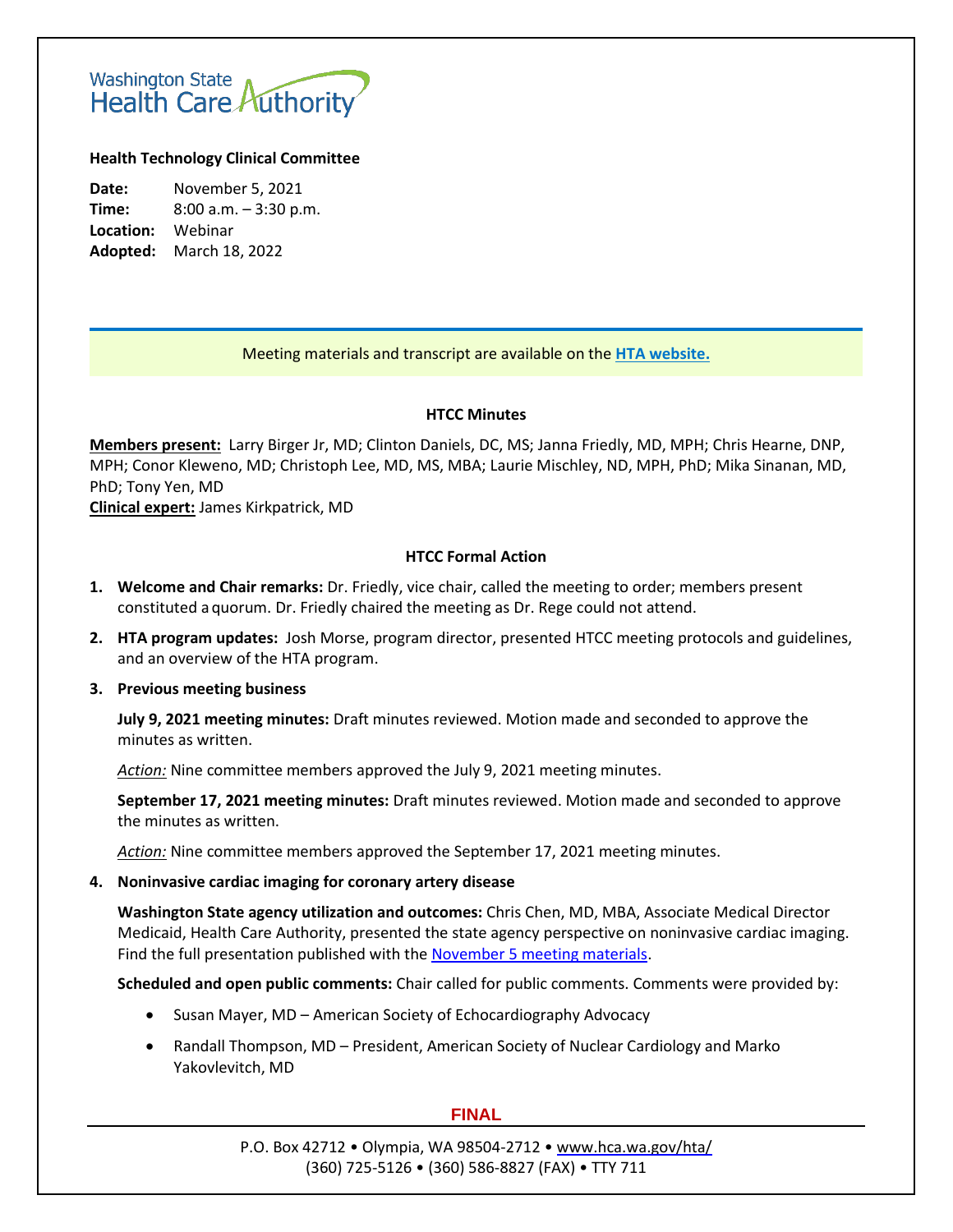- Johnathan R. Lindner, MD Oregon Health Sciences University
- Larry Dean, MD University of Washington

**Vendor report/HTCC questions and answers:** Andrea Skelly, PhD, MPH, Aggregate Analytics, Inc., presented the evidence review for Noninvasive Cardiac Imaging for Coronary Artery Disease. The full presentation is published with th[e November 5 meeting materials.](https://www.hca.wa.gov/about-hca/health-technology-assessment/meetings-and-materials)

# **HTCC coverage vote and formal action:**

# *Committee decision*

Based on the deliberations of key health outcomes, the committee decided that it had the most complete information: a comprehensive and current evidence report, public comments, and state agency utilization information. The committee decided that the current evidence on noninvasive cardiac imaging for coronary artery disease (CAD) was sufficient to make a determination. The committee discussed and voted on the evidence for the use of echocardiography, coronary computed tomography angiography (CCTA), single positron emission computed tomography (SPECT) and positron emission tomography (PET), and CCTA with fractional flow reserve (FFR). The committee considered the evidence, public comment and expert input, and gave greatest weight to the evidence it determined, based on objective factors, to be the most valid and reliable.

Based on these findings, the committee voted to cover with conditions noninvasive cardiac imaging technology review. The committee voted unanimously to cover with conditions.

|                                                            | <b>Not covered</b> | <b>Covered under</b><br>certain conditions | Covered<br>unconditionally |
|------------------------------------------------------------|--------------------|--------------------------------------------|----------------------------|
| Noninvasive cardiac imaging<br>for coronary artery disease |                    |                                            |                            |

# *Discussion*

The committee reviewed and discussed the available studies for use of noninvasive cardiac imaging for CAD. Conditions for coverage were discussed, drafted, and voted on. A majority of committee members supported the conditions of coverage for echocardiography, CCTA, SPECT, PET, and CCTA-FFR. Echocardiography, SPECT, CCTA, PET, and CCTA-FFR have conditional coverage. Details of study design, inclusion criteria, outcomes, cost, cost-effectiveness, and other factors affecting study quality were discussed.

# *Limitations*

Stress echocardiography is a covered benefit with conditions for:

- Symptomatic adult patients (≥18 years of age) at intermediate or high risk of CAD, or
- Adult patients with known coronary artery disease who have new or worsening symptoms.

SPECT is a covered benefit with conditions for:

• Patients under the same conditions as stress echocardiography when stress echocardiography is not technically feasible or clinically appropriate.

PET is a covered benefit with conditions for:

# **FINAL**

#### Page 2 of 3